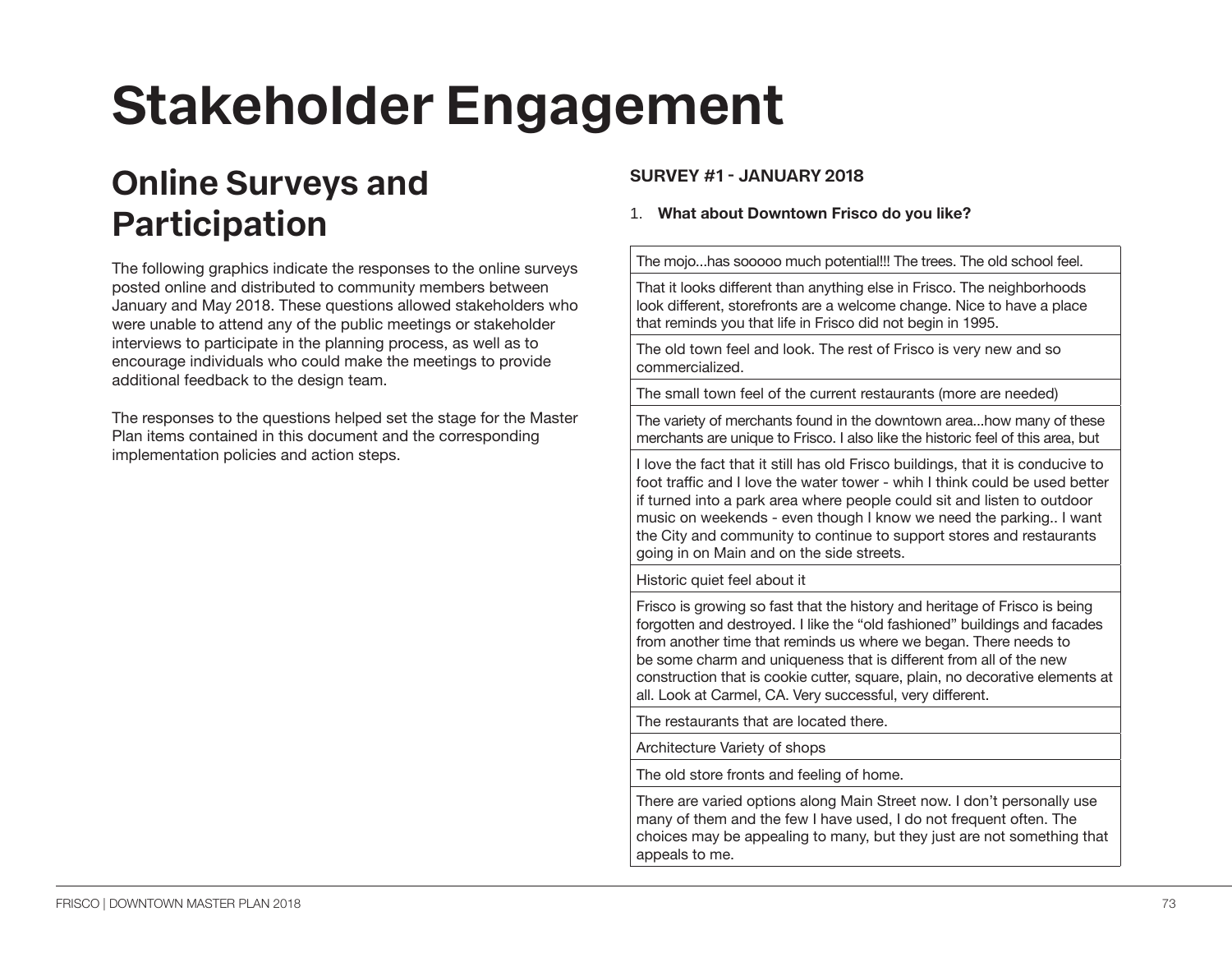

The original architecture of the older buildings. It would be nice to see a total renovation of the buildings to preserve the history.

Where is downtown Frisco? Two different, distinct areas that could be considered downtown.

Old buildings that are being taken care of

The quaint feel and the original storefronts

The shops and the non-chain restaurants, the charm of the old homes, the "feel" of an old country town that is lost as you cross the tracks and enter the square and see nothing but 4-story concrete and brick squares.

The architecture of the older buildings. I like the smaller boutique retailers and restaurants.

The charm, history and character of the old area 8-11 , Randys and Simply Thai are amazing! The Railyard food truck place! Also Mannys and Sam's appeal to a lot of people. All the new Nack Development plans Plans to create a new pedestrian only plaza on 4th and Main The cute boutiques

**Location** 

It is an intimate space.

The historic feel to it. The potential for high walkability, unique shopping and dining experiences, and a general slow down within a very busy city. I think that while it's a small area, it can have the potential to be a destination, drawing folks from all over Dallas.

I love the charm, historic and downtown/small town feel you get in Downtown Frisco

The charm; the old buildings provide an attractive, charming enclave that people are drawn to. The fact that most of the businesses are locally owned and independent is also critical to generating that charm and 'authenticity' for lack of a better word.

I like the fact that the lanes are limited through downtown, that there are sidewalks on both sides of the street, that more businesses are moving downtown, that I am beginning to see more people walking downtown

I like the close knit community of neighbors, the growth prospects, it's proximity to parks and recreation and the old time feel of the area with the historic housing. Not to mention the equity I have in my home now.

The growth of unique restaurants and retail that are individually owned.

#### 2. **What about Downtown Frisco do you dislike?**

You have to commit to one area. Mobility is touch unless you bring your own bike or golf cart. Traffic on main is tough by the small shops. Sidewalks are too small.

That it is small and still not really a good place to walk. Traffic on Main is bad, not much to do in the evening (but that is getting better!).

Poor walkability. The labor pool at the gas station. Not enough variety to dine and shop and spend time.

The city HEAVILY discourages small business. The city is very friendly to large businesses but discourages small business in the downtown area. I know that the city manager and planning departments would deny that claim however I own a small business downtown and if I had any idea how hard the city would have been to deal with I never would have started the process. McKinney does an amazing job promoting small restaurants and shops in the downtown area, as does Celina. Frisco's extended downtown area could thrive but it has very bad leadership at the moment.

The roadways - Main St. is one lane in each direction making it difficult to traverse at busy times of day. Maybe remove the center median to make turn lanes to help traffic flow more smoothly.

I know some people do not like the workers who stand at the gas station. I have mixed feelings. People hire the workers and where else are they going to stand? But I do not like how the Beverage World Parking lot and the Exxon Parking lots get tied up with workers and trucks and trailers each morning. The parking lots and traffic flow is not set up to deal with these types of vehicles. I know this is something beyond City planners but it is really the only thing that truly bothers me every day.

#### No energy

The group of day workers that hang out and give the appearance of a mob waiting to tackle your car. Idea that 4 story buildings are allowed to be built on Main Street.

There are no shops of interest for us there.

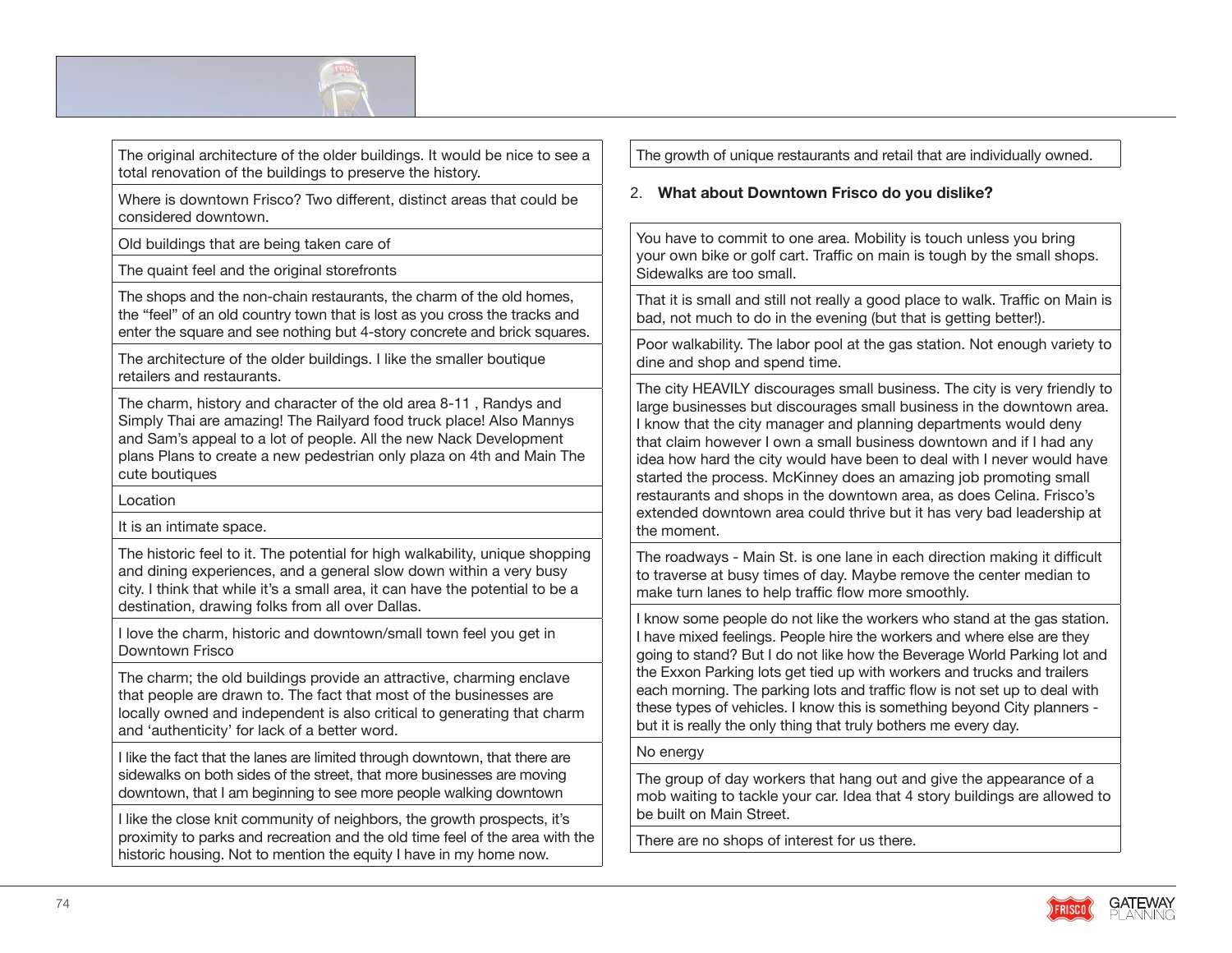New construction,multi-story being planned, that would change the hometown ambience

The lack of parking for the business, particularly those on the North side. This shortage leads to patron parking in the residential sections of the Old Donation. Main Street carries a lot of traffic which causes additional traffic through the residential areas because drivers are looking for a way to speed up their journey.

The day laborers at the corners. Unsafe for families to enjoy walking the streets to experience the downtown cafes and shops.

Shops and restaurants aren't contained to a walkable distance

Old buildings in need of repairs

There isn't enough variety yet of shops and restaurants to roam in and out of. It's still more a one and done, but it's certainly getting better!

The lack of public art. The fact that the one piece of public art - the mural by the gazebo - has been turned into a fingerpaint graffiti wall is disturbing. You don't let kids fingerpaint on a historic building.

Not enough retail or restaurants. It is not pedestrian friendly and a plan needs to include landscaping with trees, etc. - not just large flower pots. I think it is hurt by not having an actual square.

The day laborers hanging out on Main Street - I have received very negative feedback about that from lots of people I have met. The fact that so many buildings have been sitting vacant on Main Street for so long. Lack of bars and cool "boutique/unique and different" restaurants to visit.

This area is not a destination. There's just not enough there for people to be attracted to the area. Parking is bad. Many buildings are ugly. Wrong type of businesses for a downtown area looking to attract the community.

Buildings that don't look architecturally like they belong there. School of Rock in the old bank building. Day workers standing in the Depot parking lot.

Not too much. The day workers at the gas station are sometimes far too many folks loitering around, and that's not always. I think my main dislike is how people try to drive through it-you can't get down Main street fast and that tends to annoy folks.

I dislike that a lot of business haven't revamped their exterior and stick out like sore thumbs. I also dislike the workers that loiter on Main St near the gas station

1. It lacks cohesion. It doesn't feel like one space. Part of that is the change in buildings; in 1918 the homes and the old downtown strip were clearly different neighborhoods, but now we need to figure out a way to get Stan's, The Heritage Table, 8-11 and Randy's to have an integrated feel with the old downtown buildings. That would increase the all-desired 'walkability' aspect of it. 2. A lack of vision for the downtown. Yes, downtown McKinney is great, Bishop Arts is great, so on and so forth. But on a larger scale, that's the trap Dallas always falls into - they try to emulate rather than develop organically with the people and businesses they already have. We shouldn't fall into that trap. What we have here is already great - let's not worry about luring different businesses in. Let's focus on increasing the attractiveness of the area. More lights, more walkability, more festivals \*on actual Main Street\*. Grow what we have, don't force anything, and don't try to be something we're not.

I don't particularly like the on road parking. I think that space can be used for wider sidewalks and/or landscaped buffer zones between vehicles and pedestrians

lack of lighting and basic infrastructure that the rest of the city has (complete sidewalks and streets). Unruly traffic on the grid with some people treating streets as drag strips and our lawns as private parking lots

parking, day workers, traffic flow.

#### 3. **What about Downtown Frisco would you like to change?**

Mobility. Variety. Parking. Walkability. (its progressing, just feels like another 10 years to really take hold)

Would like to see eating, drinking and gathering places grow. Maybe see the area with shops and restaurants keep expanding beyond just Main Street. A place for live music/free events would be great.

Need more LOCAL businesses - shops and restaurants. Not another place with chains...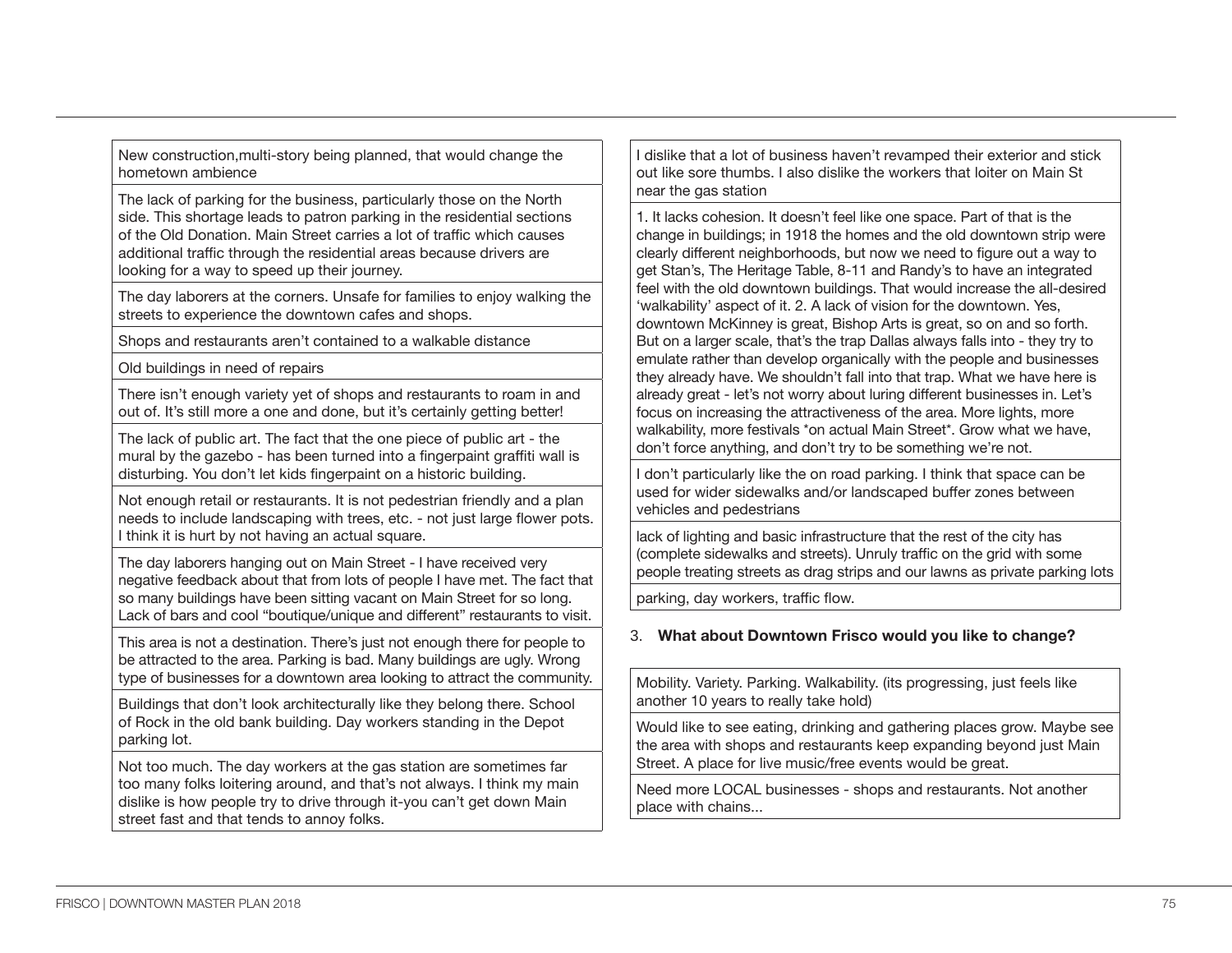

The EDC and the city need to work together to bring in small shops and restaurants to open on the east side of the railroad tracks on Main St. A few have opened and all lament the process that the city put them through. At least 3 more restaurants that I know of would have opened in the past year if not for the cities dragging their feet on small business development.

The roadways and add more parking options. I would like to see more of a focus on the history of the area - maybe add in more markers and use an app that can guide people through what the area looked like in the early days of the city, the fire that destroyed downtown and the economic development of the area today.

Traffic. It becomes very difficult to cross the railroad tracks to get to City Hall from the East Side and there really isn't another direct option if you live between Preston and the Toll Road. Parking -The need for parking is the only reason I didn't protest the three story building at County and Main. I know we need parking. I do think the rooftop restaurant will be a noise issue to people who live on Scott Circle or in the Woodstream Division.

More entertainment and more reasons to be there

I would like to see flashing lights in the street at crosswalks like Grapevine has on their Main Street. Merchants who sell boutique items, specialty unique shops (one of a kind), little bakery, ice cream shops that enjoy the unique location. Parking behind the stores like the block where Chamber is located. Hike and bike trails connect to downtown. Bike racks available.

More diverse shops. The ones currently there are just very specific in nature.

More antique stores More eating places

Traffic and add more stores for shopping.

While realizing that zoning and permits exist, diligence in approving the right fit for businesses along Main Street will set the aesthetic. A good Master Plan should lead to the correct types of businesses that would provide diverse options for service and recreation and entertainment. Finding a way to make Main Street more than just a through fare from the Tollroad to Preston is essential.

Restoration of the old historical architecture still remaining downtown. Any new buildings/construction in the downtown should have historic architecture designs....not overly modern. Thrive to keep the historic downtown charm. The day laborers must be removed/outlawed.

Days and hours open. It would help if all ships would have core days/ hours they commit to being opened to allow shoppers to visit every shop

The neighborhoods surrounding cleaned up some.

Tie it all into Frisco Square? Continue to diversify. Utilize the train tracks and make our own Polar Express at Christmas?

The zoning that permits buildings more than two stories. Putting in three and four story buildings will make Historic Downtown Frisco no different than Frisco Square. The sight-lines to the historic water tower will disappear. It would be nice to have a shuttle system to take people between the public parking in Frisco Square and Historic Downtown Frisco. A walking tunnel under the RR tracks or a bridge over the tracks to tie the old town to the new developments west of the tracks. The lack of festivals in Historic Downtown Frisco. Grapevine does a great job with festivals and shuts down Main Street to allow for vendors and entertainment. Frisco focuses on events in the square - with the exception of Frisco StrEATS. If you want to have more people go to the Historic Downtown, you have to give them a reason. I've heard that businesses in Historic Downtown Frisco feel they are losing customers to other areas of town because Historic Downtown Frisco is not walkable or not appealing or doesn't have enough parking... Well, those businesses need to look at themselves, first. Summer Moon, Harvest Table, 8 Eleven -- they have all proved you can open and run a successful business...if you give the people what they want.

I would like to see downtown become more a destination. It needs to be pedestrian friendly (lower speed limits - more places to cross Main St) with more retail development on the north of Main. I would like to see sidewalk tables with diners and live entertainment. There should be enough parking space and open area for events.

All the things listed under my dislikes! Would definitely like to see the day laborer situation resolved asap. I have been attending meetings with downtown merchants for many years and the problem keeps coming up and nothing changes. Many cities have solved the same issue - there must be a way to move them out of that area. Piped music in the streets would make a huge difference too - like they have at Shops of Legacy and Legacy West. A lot more lighting on 4th Street where we are - we were told that was going to be done throughout downtown with the cool lampposts etc at least 5 years ago. Some streets were done but not 4th.

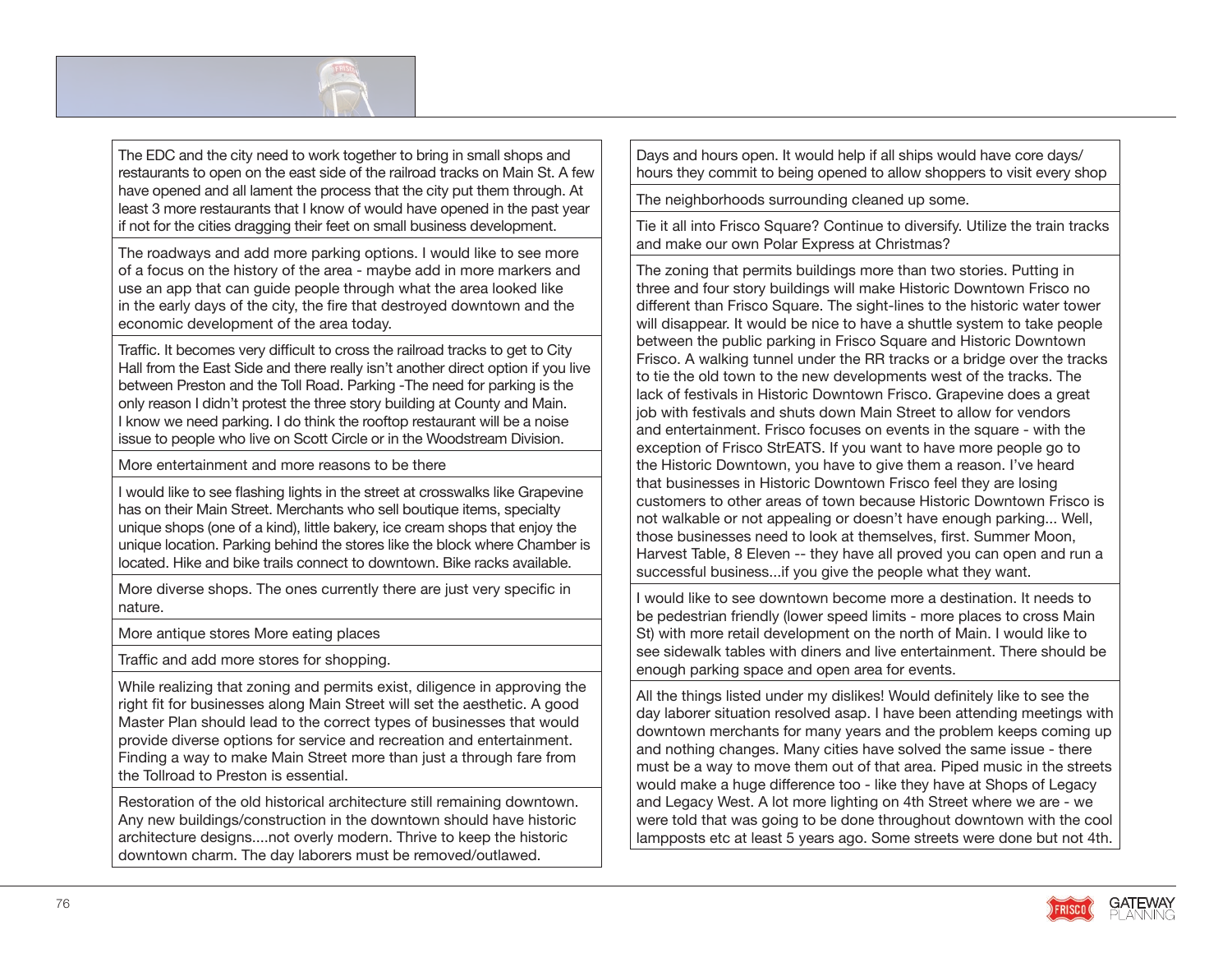It needs to become a destination with thriving restaurants, shopping, etc. that encourage foot traffic. Many of the buildings need to go. The buildings do not look historical with the exception of a very few. The entire area needs a major makeover.

More small unique retail shops such as gift shops and boutiques. More consistency in facades to reflect a historic look. Some type of ordinance that controls what businesses locate there.

I'd like to see more unique businesses and shops take over the storefronts, as opposed to service type business (accountants, insurance, etc). I would love to see more businesses move into streets like Pecan, Elm, and Ash. I hope we also see more development, but I do know that is coming. I'd also like to see the streets re-done much like 5th street was, with added sidewalks, street lights, and sewer drains. Pedestrian cross walks, maybe with lights/signs, so drivers slow down.

I would love to see more businesses like restaurants, clothing and decor shops etc open up in Downtown Frisco. I would also like to see more parking structures or lots put in place so people can come, park and make a day out of enjoying everything Downtown Frisco has to offer. Events with music, festivals where streets are blocked off etc. I believe all of this would bring people to Downtown.

1. Better, more uniform lighting. More street lamps, more string lights year-round. 2. Better residential neighborhood integration. We rely on our neighbors, and we need them to know that. And we need to let them know there is benefit to having us so close to them - the parking situation can suck; we (The Heritage Table) want to be a net benefit to our neighbors. 3. I started this business too late to voice my concern about the name The Rail District - rather than Historic Downtown Frisco - but I suppose that ship has sailed and I've made peace with it. 4. More retail. More bars. Actual bars. Open-til-2 bars. Restaurants add culture. Bars drive it. 5. Something worthwhile should be done around the Water Tower. Like a green space or park where small concerts/community theater (think Shakespeare in the Park) could be held. 4. Everything I mentioned in the "What about Downtown Frisco do you dislike" section.

I think downtown can be more inviting for pedestrians

Add complete sidewalks, newly repaved streets with drainage and street signs (i.e. speed limits, children at play, etc), and street lights to make the neighborhood more visible and inviting at night

Better parking and add some type of branding so you feel you are in a "district".

#### 4. **What about Downtown Frisco would you keep the same?**

I think it has to remain pretty flexible on zoning and change if it is going to meet its full potential.

The look; I think if you could expand to the south and north the key would be to use existing buildings where possible - would not want to see it all look generic and new.

Historic feel...but still need to update it to feel safer and more comfortable to visit. More events too.

The small town feel

The focus on unique merchants and the historic feel.

I wouldn't allow construction that changes the basic look of the the look of old Downtown as it is now. We already lost some of our old storefront looks when we allowed City Hall offices to take up the old Martin's Dry Goods store front and Wall's drug Store "The Enterprise Office" store front. While done in a very attractive way - those old looks are now gone. Interior changes to buildings are fine - just try to maintain an historic look to facades.

The historic quaint feeling

The facades of the buildings to maintain the charm. Summer Moon and Heritage café and Randy's steak house are good examples. All buildings should not look the same.

The "small town" charm.

Walk ability. Family friendly atmosphere

There is not anything located in Downtown Frisco currently that causes me great excitement. The few remaining old buildings should remain and be maintained, while being utilized for a current business.

The original architecture of the older buildings. It would be nice to see a total renovation of the buildings to preserve the history.

Landscape along main and Christmas decorations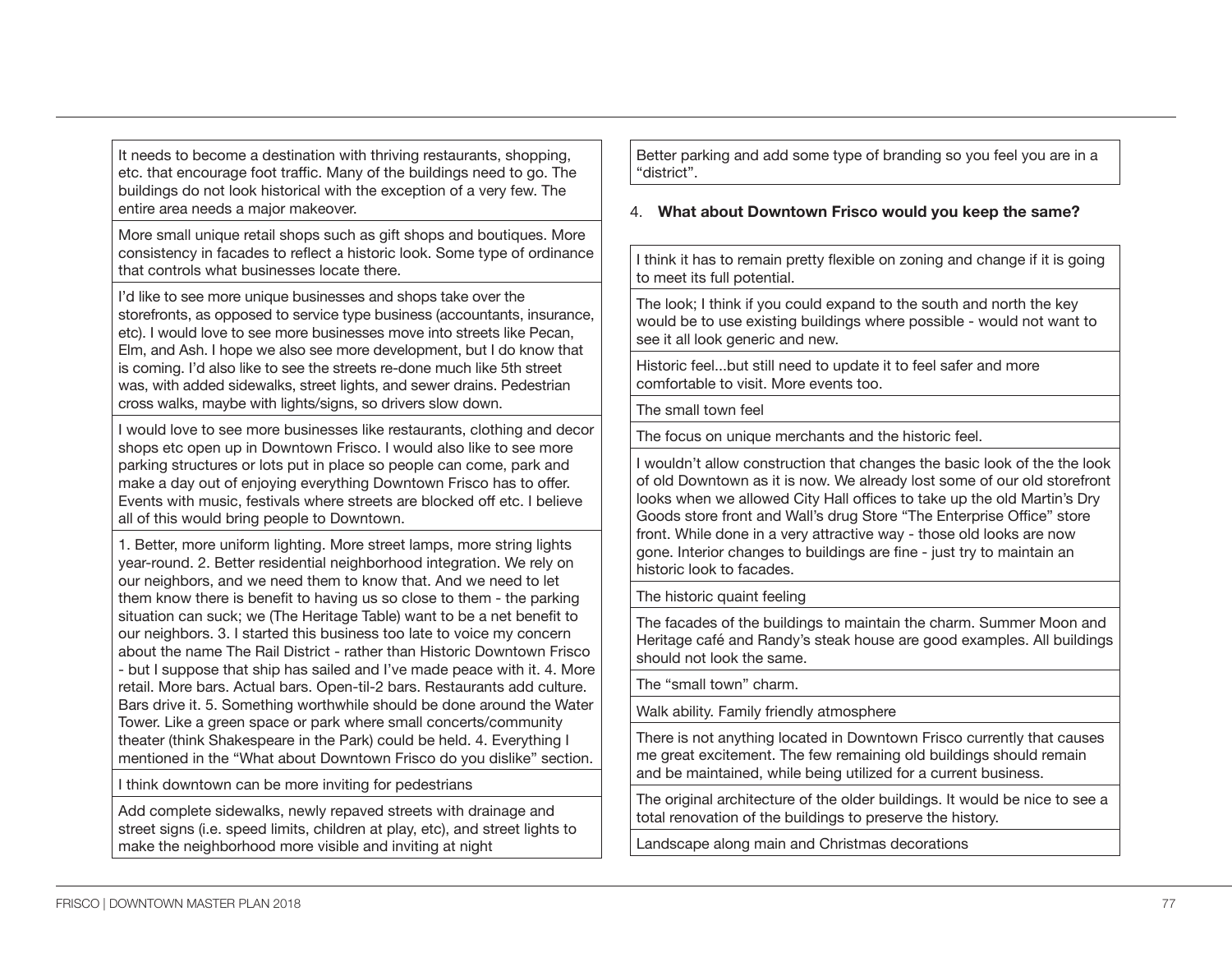

#### The small town feel and look.

The height of the buildings. Nothing over two stories. I'd also like to keep the name "Historic Downtown Frisco". By using "The Rail District" you are essentially removing any sense of history. I would not put apartments and townhomes in the Historic Downtown. It completely changes the"feel" of the old town. If Historic Downtown Frisco ends up looking no different than the rest of Frisco, then it's not "historic", is it? There are 68 other square miles in Frisco. Can't one square mile in Historic Downtown Frisco have a building code that preserves the look of a historic town?Why allow up to 4 stories?

Old town look, while upgrading/rebuilding some of the worn down buildings

All the things listed under my "likes". Keep the character of the old buildings - work with contractors and developers creatively to help and encourage them . Treat every project individually and make exceptions for old buildings. They often cannot be developed to meet new construction codes.

Very little. There is little architecture that is worth preserving. Before the NEW coffee shop opened there was hardly any foot traffic or "life" downtown. Things like planters, Christmas lights, advertising banners on the streetlights are good and should continue.

The "old downtown" feel.

The charming houses and storefronts, I'd like to see Main street remain the same too-we can't change much about traffic going through downtown.

Mainly the small/hometown feel and charm.

1. The Buildings. They're great. Character and charm. 2. The independently owned businesses. People want that. They notice. Particularly in this swath of new-build suburbia, people want something that's 'theirs' rather than just some chain or hand-me-down retail or restaurant from Dallas. 3. The business owners here know this area can grow, and want it to. But we need a shared vision - not a corporate, five-year-what's-our-demographic-and-let's-move-from-there vision, but a 'what do we want the character of this area to be? What do we want people to feel when they think of Historic Downtown Frisco?' Vision.

One lane both ways

zoning requirements to maintain architectural standards for historic housing

Keep allowing businesses to be in the older homes.

#### 5. **Downtown Frisco is located on Main Street east of the railroad tracks and does not include Frisco Square. Did you know before this statement that was the historic downtown?**

Yes I knew it, but I bet that most people do not. Downtown East of the tracks still has a really long way to go, it needs more small shops and restaurants

Yes, of course! Frisco Square was built recently and is not historic Frisco. However - making it possible to get from one to the other easily is still something I would like to see happen.

Yes, I realize Frisco Town Square is not part of historic downtown.

Yes the old donation.

Sort of

Yes. Would be nice to tie them together. Except Frisco Square seems to be falling on hard times...

Yes only because I have made a point of going to meetings and being informed. Many residents I have met do not know this. The area needs its own unique identity. I love the Rail District concept and name.

Yes, but only because I am on the Frisco Downtown Advisory Board. I think the majority of folks think Frisco Square is downtown, and don't give much thought to the historic area.

Yes, I did know this.

Yeah. And that's cool. It's interesting. It's compelling. It's all these 100-year-old buildings that are the HISTORICAL FREAKING CORNERSTONE OF THE CITY! Which is why calling it 'The Rail District' doesn't make any sense to me.

Yes (x17)

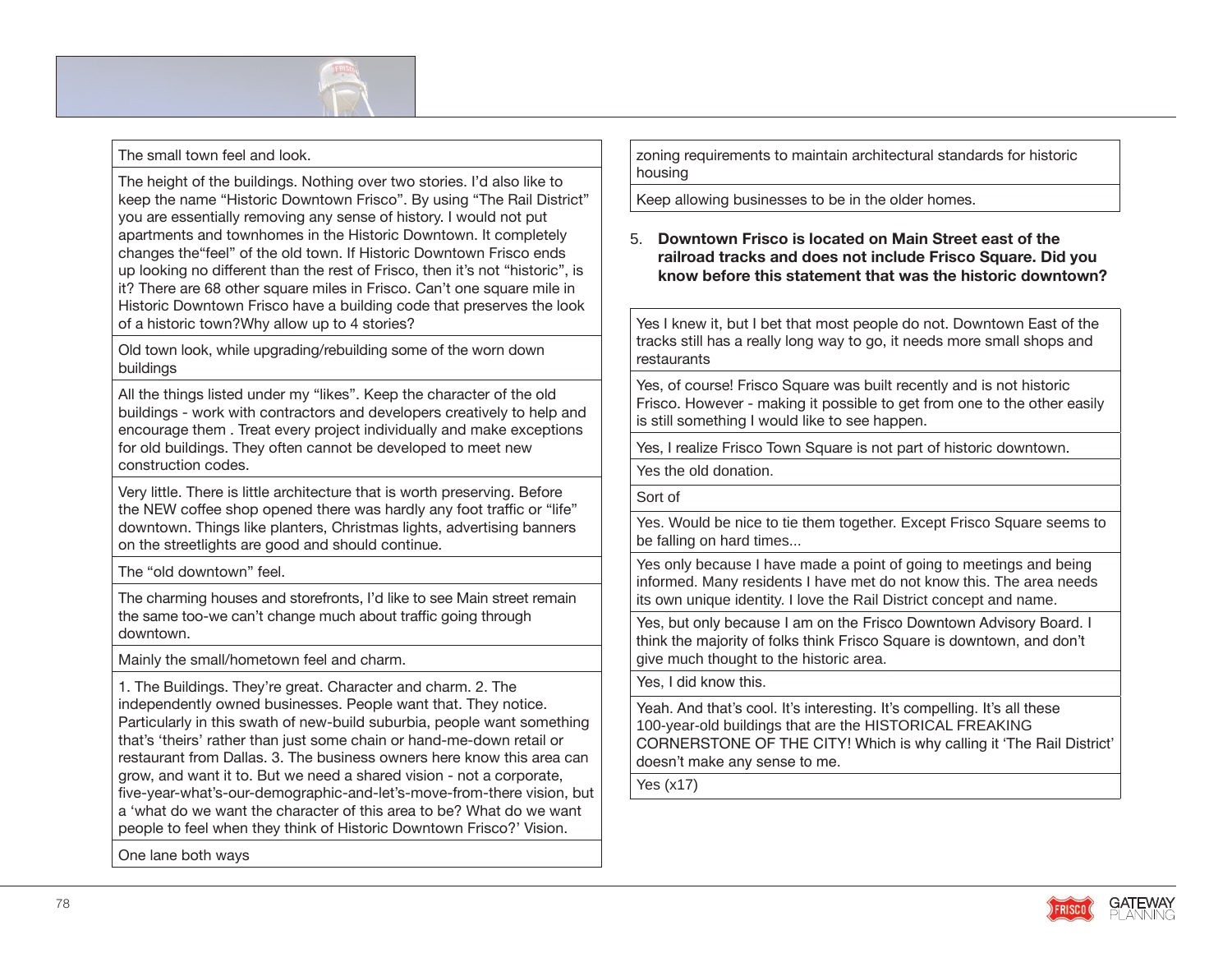### **SURVEY #2 - MARCH 2018**

1. What type of development do you think is most important to **2.** Which address in Downtown's future? (Rank the choices in order of most important to least important)



| <b>Type</b>                                              |        | $\mathbf{2}$ | 3      | 4      | <b>Responses</b> |                                      |
|----------------------------------------------------------|--------|--------------|--------|--------|------------------|--------------------------------------|
| <b>Adaptive Reuse</b><br>of Existing<br><b>Buildings</b> | 63.10% | 20.17%       | 9.31%  | 7.41%  | 580              | <b>Type</b><br>Encourag<br>high -qua |
| <b>New</b><br>Construction                               | 10.28% | 14.46%       | 38.15% | 37.11% | 574              | architectu<br>developm<br>standards  |
| Infill Residential                                       | 4.15%  | 13.47%       | 36.10% | 46.29% | 579              | Improving                            |
| Restaurants                                              | 22.93% | 51.55%       | 16.55% | 8.97%  | 579              | connectiv<br>                        |

2. **Which priority do you think is highest when considering development in Downtown? (Rank the choices in order of most important to least important)** important to least important.) downtown? (Drag and drop the choices to rank them in order of most

Five About Downtown Frisco SurveyMonkey Monkey Monkey Monkey Monkey Monkey Monkey Monkey Monkey Monkey Monkey



| ponses |                                              |        |              |        |        |        |                  |
|--------|----------------------------------------------|--------|--------------|--------|--------|--------|------------------|
|        | <b>Type</b>                                  |        | $\mathbf{2}$ | 3      | 4      | 5      | <b>Responses</b> |
| 580    | Encouraging<br>high -quality                 |        |              |        |        |        |                  |
| 574    | architecture and<br>development<br>standards | 22.49% | 16.26%       | 25.61% | 28.72% | 6.92%  | 578              |
| 579    | Improving                                    |        |              |        |        |        |                  |
| 579    | connectivity and<br>walkability              | 35.41% | 34.37%       | 19.00% | 10.02% | 1.21%  | 579              |
|        | Creating more<br>housing options             | 3.45%  | 3.62%        | 6.55%  | 15.69% | 70.69% | 580              |
|        | Creating a central<br>public space           | 19.28% | 28.92%       | 23.58% | 20.48% | 7.75%  | 581              |
|        | Improving roads<br>and streets               | 19.90% | 16.81%       | 25.21% | 24.87% | 13.21% | 583              |
|        |                                              |        |              |        |        |        |                  |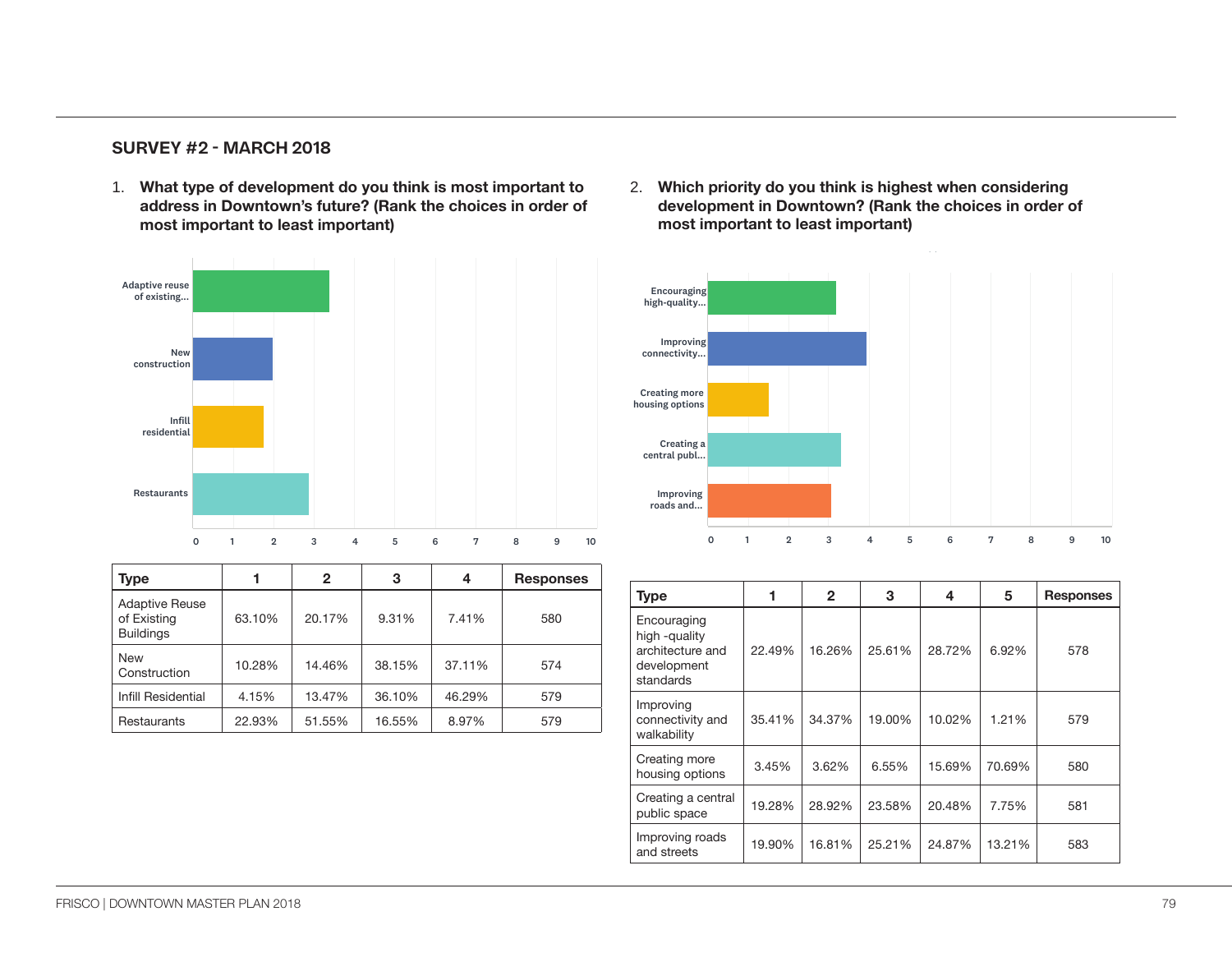

#### 3. **How frequently do you shop or dine in Downtown?**  Answered: 586 Skipped: 1



|                | <b>Responses</b> | Percentage |               |
|----------------|------------------|------------|---------------|
| Often          | 91               | 15.53%     | Very Comfort: |
| Somewhat Often | 203              | 34.64%     | Somewhat Co   |
| Very Little    | 266              | 45.39%     | Somewhat Ur   |
| Never          | 26               | 4.44%      | Very Uncomfo  |

### Very comfortable Somewhat comfortable Somewhat uncomfortable Very uncomfortable 0% 10% 20% 30% 40% 50% 60% 70% 80% 90% 100%

| ntage |                        | <b>Responses</b> | Percentage |
|-------|------------------------|------------------|------------|
| 3%    | Very Comfortable       | 106              | 18.18%     |
| 4%    | Somewhat Comfortable   | 186              | 31.90%     |
| 9%    | Somewhat Uncomfortable | 202              | 34.65%     |
| 1%    | Very Uncomfortable     | 89               | 34.65%     |

#### 4. **How comfortable do you feel walking or biking in Downtown?**   $\sim$   $\sim$   $\sim$   $\sim$   $\sim$   $\sim$

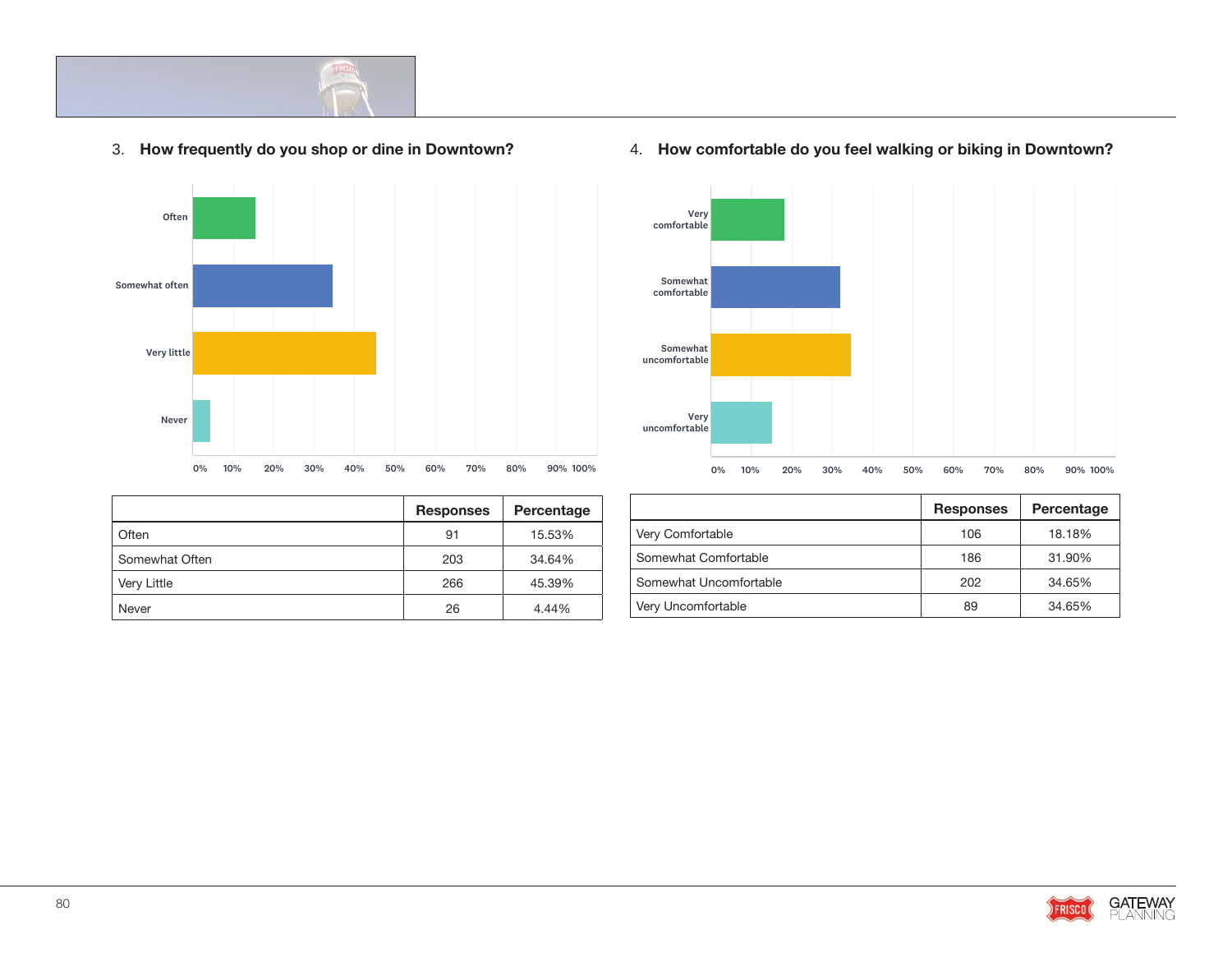#### 5. **What three words come to mind when you think of Downtown?**



TOP 10 WORDS USED TO DESCRIBE DOWNTOWN

# 56 85 65 104

- Restaurants
- Lacking
- **Boring**
- **Opportunity**
- **Congested**
- Cute
- Quaint
- **Character Potential**
- 
- **Busy**

| Needs        |
|--------------|
| Historic     |
| Disconnected |
| Parking      |

• Traffic

- **History**
- Fun
- **Cozy**
- Run-down **Charming**
- Crowded **Friendly**
- **Community**

- Restaurants  $\blacksquare$  Boring Congested

Quaint - Potential  $\blacksquare$  Traffic

 $\blacksquare$  Historic  $\blacksquare$  Parking

 $\blacksquare$  Charming

 $= Fun$ 

- Disjointed
- Coffee
- 
- Outdated<br>• Dirty • Dirty
- Food
- **Shopping**

#### **SURVEY #3 - MAY 2018**

1. Which of the following pedestrian improvements would you most like to see Downtown? (Rank them in order of most **important to least important)**

Five Questions About Downtown Frisco SurveyMonkey



| Type                   |        | $\mathbf{2}$ | 3      | 4      | <b>Responses</b> |
|------------------------|--------|--------------|--------|--------|------------------|
| Sidewalks              | 64.33% | 23.25%       | 10.09% | 2.22%  | 585              |
| <b>Street Trees</b>    | 15.58% | 27.23%       | 37.67% | 19.52% | 584              |
| Pedestrian<br>Lighting | 16.72% | 43.62%       | 33.97% | 5.69%  | 580              |
| Wayfinding             | 3.45%  | 6.04%        | 18.13% | 72.37% | 579              |

FRISCO | DOWNTOWN MASTER PLAN 2018 81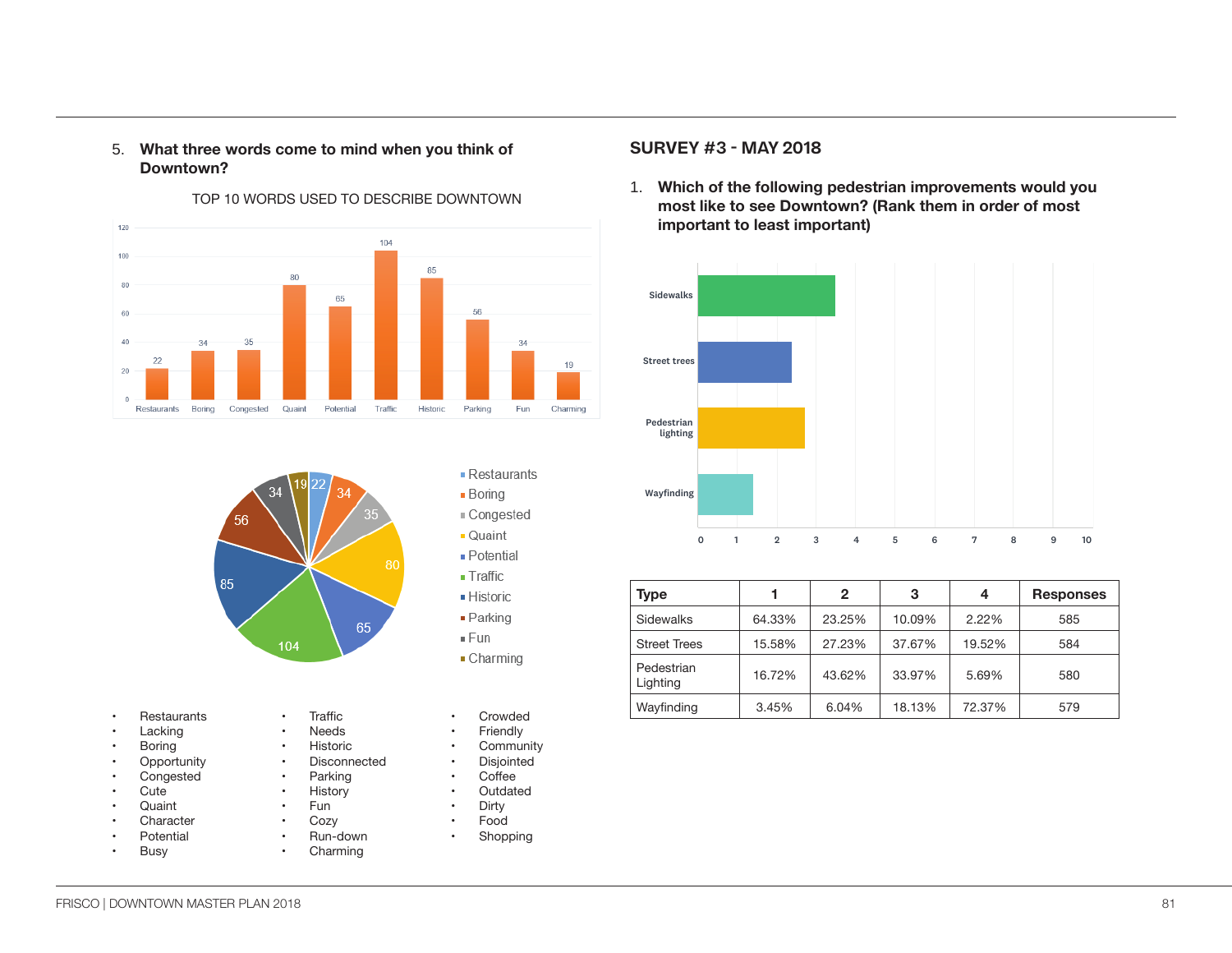

2. Which of the following traffic improvements would you **and in the choice of and 1** and 1 and 1 and 1 and 1 and 1 and 1 and 1 and 1 and 1 and 1 and 1 and 1 and 1 and 1 and 1 and 1 and 1 and 1 and 1 and 1 and 1 and 1 and most like to see in Downtown? (Rank them in order of most **important to least important)** Answered: 584 Skipped: 9



|                               |        | $\mathbf{2}$ | 3      | 4      | <b>Responses</b> |
|-------------------------------|--------|--------------|--------|--------|------------------|
| <b>Bike Lanes</b>             | 21.39% | 13.22%       | 19.48% | 45.91% | 575              |
| On-Street<br>Parking          | 24.61% | 27.56%       | 33.10% | 14.73% | 577              |
| Center Turn Lane              | 23.86% | 38.47%       | 26.34% | 8.32%  | 577              |
| <b>Added Traffic</b><br>Lanes | 28.20% | 20.59%       | 20.59% | 30.62% | 578              |

3. Which of the following elements would you like to see better **connected Downtown?**



|      |                                 | <b>Responses</b> | Percentage |
|------|---------------------------------|------------------|------------|
| nses | Parks and Plazas                | 187              | 31.75%     |
|      | <b>Structured Parking</b>       | 78               | 13.24%     |
|      | Surface Parking                 | 29               | 4.92%      |
|      | <b>Retail and Entertainment</b> | 295              | 50.08%     |